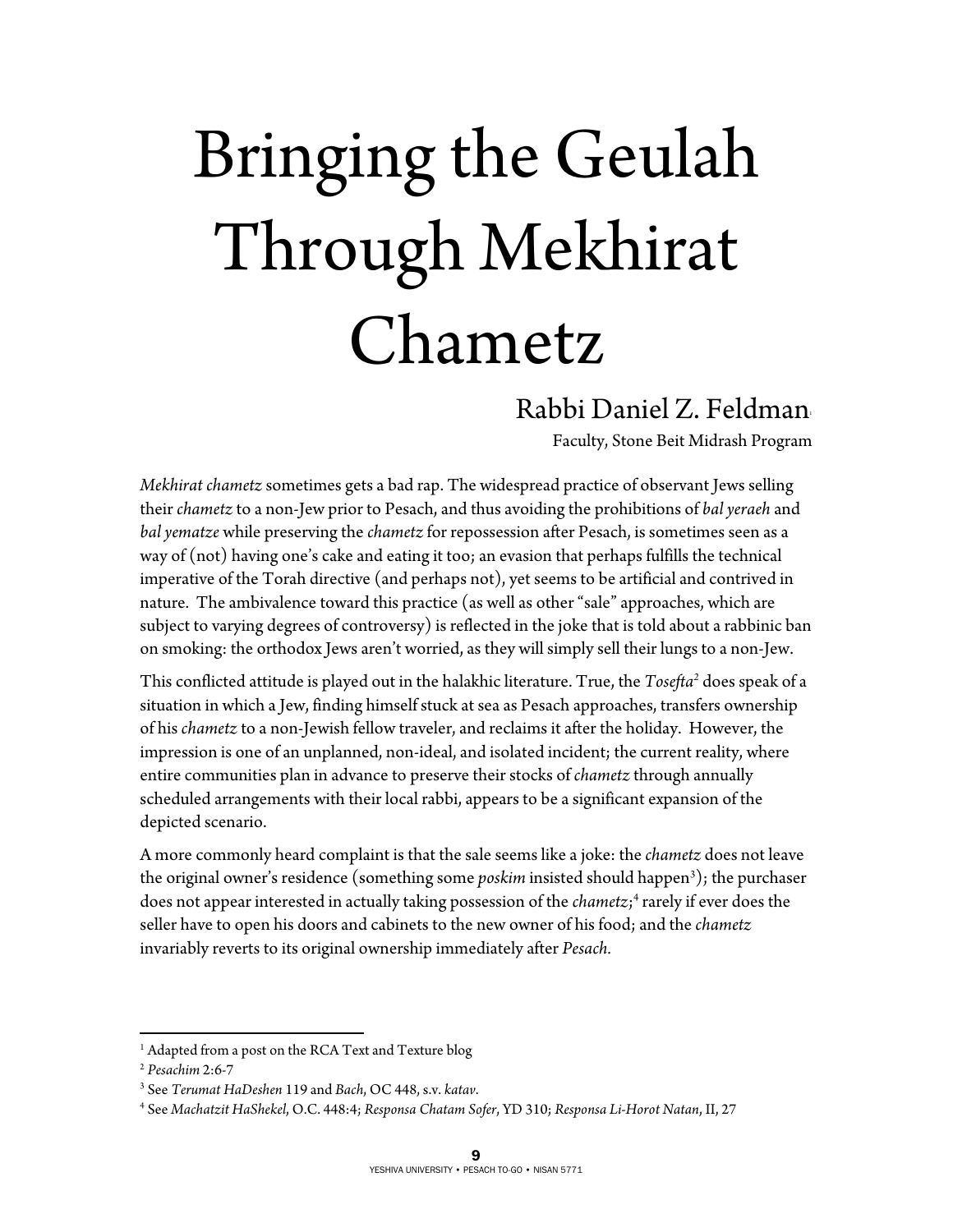Rabbenu Yerucham,<sup>5</sup> commenting on the *Tosefta*'s ruling, asserts that one who utilizes this option should not engage in *ha'aramah* (evasion of the *halakhah*). The *Beit Yosef6* questions this requirement as the entire plan appears to be a *ha'aramah,* and yet, it is permitted!

## Persistent Controversy

Controversy over the sale has persisted over the generations, despite its increasing usage, and while some of the objections focused on the more problem-fraught method of a rabbi purchasing his congregants' *chametz* in order to sell it to a non-Jew,7 it is clear that some great rabbinic authorities $^{\rm 8}$  objected even to the more prevalent current practice, where the rabbi does not purchase the *chametz* but rather acts as an agent to sell it to the purchaser.9

The *Bekhor Shor*<sup>10</sup> asserts that *mekhirat chametz* is indeed a *ha'aramah,* and for that reason is ineffective against a biblical prohibition of owning *chametz.* He assumes, however, that the *chametz* at hand is only subject to a rabbinical prohibition, because, as the Talmud<sup>11</sup> states in the context of *bedikat chametz,* the *bitul* of *chametz* is effective to negate the Torah prohibition.12 Thus, while the practice, as a *ha'aramah,* is improper for addressing a biblical prohibition, it is nevertheless appropriate, as the ownership of *chametz,* following *bitul,* is only a rabbinic prohibition.13

However, many *achronim*<sup>14</sup> challenged that premise, noting that the *chametz* that is negated is not the same *chametz* as that which is sold, and thus a biblical prohibition would still apply; as such, one who would utilize *mekhirat chametz* must be comfortable that it is effective on a Torah  $level<sup>15</sup>$ 

R. Moshe Shternbuch, in his responsa<sup>16</sup>, suggests an alternate reason to deem the situation a rabbinical prohibition, noting that the area in which the *chametz* is located is leased out to the purchaser (presumably with full intent) and that the view of many *rishonim* is that one is not in violation of *bal yiraeh* on a Torah level for owning *chametz* that is physically in the possession of another ("*eino b'rshuto*").17 Thus, the *Bekhor Shor'*s premise can be upheld for other reasons.

<sup>1</sup> <sup>5</sup> Netiv V, part V, 46a<br><sup>6</sup> Orach Chaim 448:5

See, for example, R. Uri Shraga Feivush Toubish, *Reponsa Uri Vi-Yish'i*, 121. 8

<sup>&</sup>lt;sup>8</sup> See, for example, *Responsa Shoel U'Meishiv*, II, 2:77.<br><sup>9</sup> On this distinction, see also R. Ya'akov Ariel, *Resp. Bi-Ohalah Shel Torah*, I, 59.

<sup>&</sup>lt;sup>10</sup> Pesachim 21a<br><sup>11</sup> Pesachim 10a.<br><sup>12</sup> Others who accepted this premise include *Ketzot HaChoshen,* 194:4; *R. Meshulam Igra, Responsa* 39:1, and R. Natan Note Kahane, *Resp. Divrei Rinanah*, 30 (and see the extensive references in the footnotes, # 11, by R. Yitzchak

Hershkowitz). See also R. Yitzchak Shmuel Shechter, *Responsa Yashiv Yitzchak* X, OC 9. 13 Further, it would certainly be effective in addressing the question of eating the *chametz* after Pesach, as that is generally understood to involve only a rabbinic prohibition (when owned over the course of Pesach). See *Responsa* 

Shevet HaKehati. IV, 127.<br><sup>14</sup> See for example Mekor Chaim 448:9; see the lengthy analysis of Responsa Minchat Yitzchak, VIII:41.<br><sup>15</sup> The Kogalglover Rav offers a creative explanation of the *Bekhor Shor's* view in his Re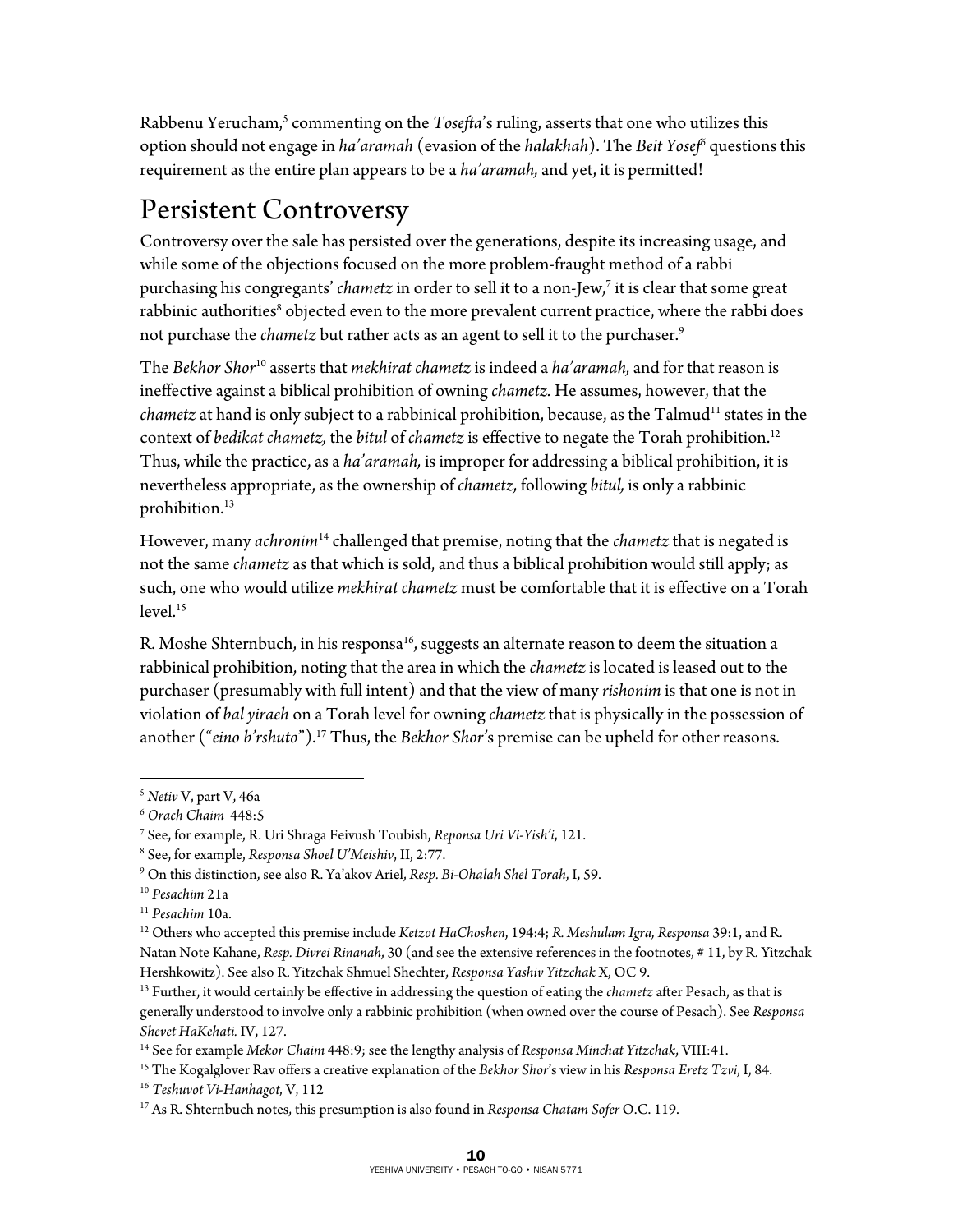However, R. Shternbuch then proceeds to express reservations of the *mekhirah* on other grounds, such as a debate among *poskim* as to whether the area of the *chametz* should be sold or leased, and questions as to whether any of the many forms of "*kinyan"* used are effective between Jews and non-Jews. In a different responsum, R. Shternbuch expresses concern about the methodology of repurchasing the *chametz* after Pesach, and whether or not the process is carried out appropriately. (Among other considerations, it is vitally important that the *chametz* is sold back in a new transaction, rather than in a nullification of the original sale; otherwise, it will be determined retroactively that the *chametz* was never sold, and was in Jewish possession during Pesach.)

Indeed, there are many who have adopted a policy not to sell *chametz gamur,* presumably reflecting a lack of confidence in the sale's efficacy together with the assumption that the *chametz* in question is not *batel.*18

Nonetheless, the acceptance of *mekhirat chametz* in all forms is widespread, with Jews purchasing *chametz* knowing in advance it will be sold, and some *poskim* even considering the question of whether it should be an obligation to sell one's *chametz* as part of the appropriate safeguards for Pesach.<sup>19</sup> There is also a view expressed in some of the halakhic literature that even a sale of questionable validity will at least accomplish permitting the *chametz* after Pesach, because the desire and attempt to sell reflect a mental disconnection from the *chametz* (along the lines of *bitul*) that mitigates the transgression.<sup>20</sup>

## In Defense of *Mechirat Chametz*

Perhaps an explanation can be offered for the embrace by so much of observant Jewry of the embattled *mekhirat chametz.* It would begin by considering the prohibitions of *bal yeraeh* and *bal yematze* that the sale is meant to address. The Ran<sup>21</sup> asserts that these prohibitions serve as a kind of *"syag min haTorah.*"22 In essence, the Torah is really primarily concerned that we should not eat *chametz.* However, if *chametz* is kept in one's possession, there is a great risk that in a distracted moment, or in the course of a semi-awake midnight snack, one might prepare himself a meal of the normally-permitted *chametz.* To avoid this eventuality, all *chametz* must be removed from one's possession.

By embracing *mekhirat chametz, Klal Yisrael* is declaring that there are two things that can prevent them from eating *chametz*: not having any, and the transgression of *gezel.* If the *chametz*  is in one's house, but is off-limits because of the prohibition of stealing, that is enough to keep the Jews away from its consumption. Therefore, it doesn't matter whether or not the *chametz*  will ever be picked up by its purchaser, or whether or not the sale will be reversed after Pesach. All that does matter is that during Pesach, the *chametz* legally belongs to another; that is enough

 $\overline{a}$ 

<sup>&</sup>lt;sup>18</sup> See R. Asher Weiss, *Haggadat Minchat Asher* p. 280.<br><sup>19</sup> See *Responsa Li-Horot Natan VI*, 25<br><sup>20</sup> See *Responsa Mas'et Binyamin*, 59, and *Responsa Chatam Sofer*, YD, 310.<br><sup>21</sup> Pesachim 1a, s.v. *u-mah.* See *Peri*